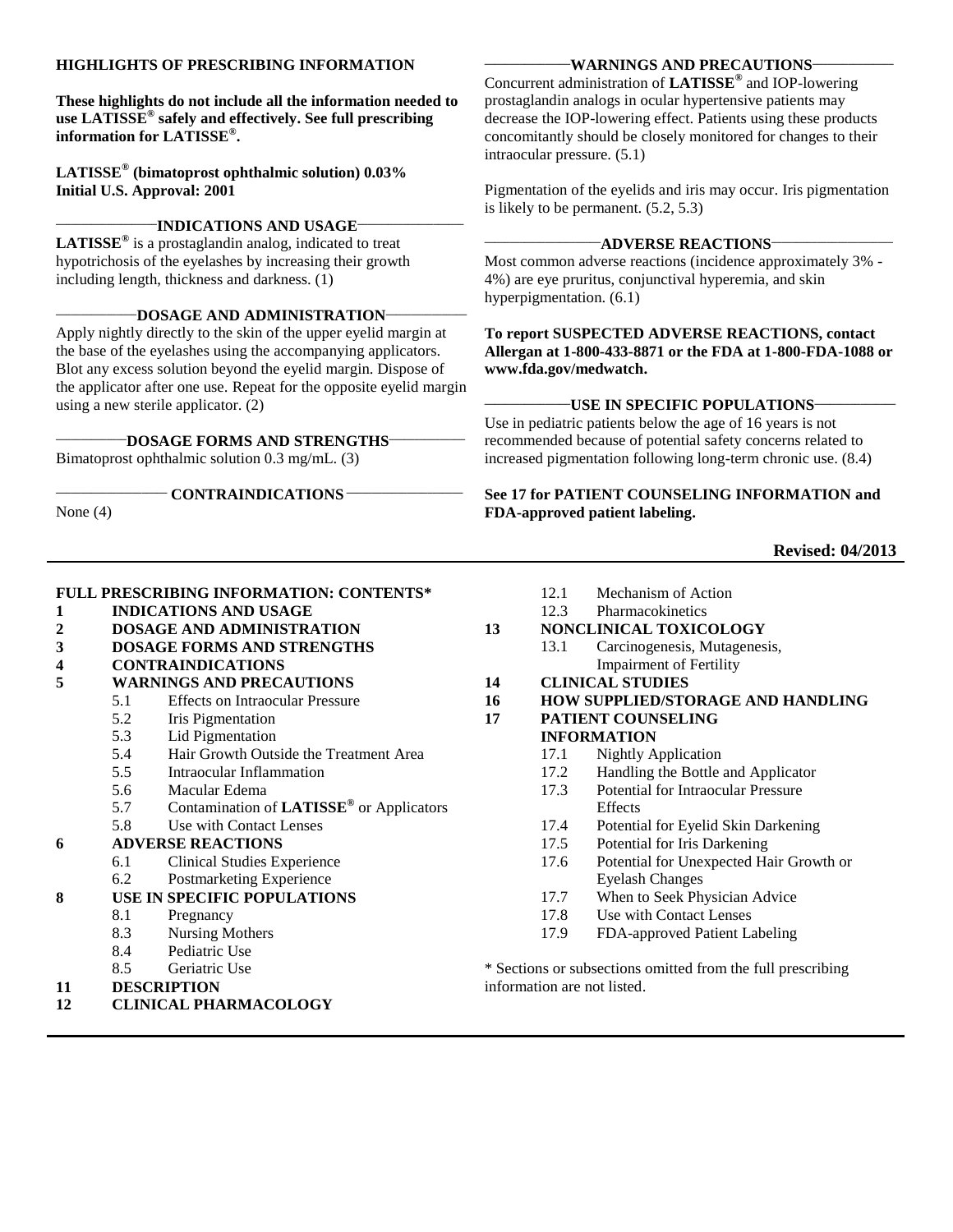#### **FULL PRESCRIBING INFORMATION**

#### **1 INDICATIONS AND USAGE**

**LATISSE®** (bimatoprost ophthalmic solution) 0.03% is indicated to treat hypotrichosis of the eyelashes by increasing their growth including length, thickness and darkness.

#### **2 DOSAGE AND ADMINISTRATION**

Ensure the face is clean, makeup and contact lenses are removed. Once nightly, place one drop of **LATISSE®** (bimatoprost ophthalmic solution) 0.03% on the disposable sterile applicator supplied with the package and apply evenly along the skin of the upper eyelid margin at the base of the eyelashes. The upper lid margin in the area of lash growth should feel lightly moist without runoff. Blot any excess solution runoff outside the upper eyelid margin with a tissue or other absorbent cloth. Dispose of the applicator after one use. Repeat for the opposite eyelid margin using a new sterile applicator.

Do not reuse applicators and do not use any other brush/applicator to apply **LATISSE®** .

Do not apply to the lower eyelash line *[see Warnings and Precautions (5.3, 5.4) and Patient Counseling Information (17.1)]*.

Additional applications of **LATISSE®** will not increase the growth of eyelashes.

Upon discontinuation of treatment, eyelash growth is expected to return to its pre-treatment level.

## **3 DOSAGE FORMS AND STRENGTHS**

Bimatoprost ophthalmic solution 0.3 mg/mL.

## **4 CONTRAINDICATIONS**

None

## **5 WARNINGS AND PRECAUTIONS**

#### **5.1 Effects on Intraocular Pressure**

Bimatoprost ophthalmic solution (**LUMIGAN®** ) lowers intraocular pressure (IOP) when instilled directly to the eye in patients with elevated IOP. In clinical trials, in patients with or without elevated IOP, **LATISSE®** lowered IOP, however, the magnitude of the reduction was not cause for clinical concern.

In ocular hypertension studies with **LUMIGAN®** , it has been shown that exposure of the eye to more than one dose of bimatoprost daily may decrease the intraocular pressure lowering effect. In patients using **LUMIGAN®** or other prostaglandin analogs for the treatment of elevated intraocular pressure, the concomitant use of **LATISSE®** may interfere with the desired reduction in IOP. Patients using prostaglandin analogs including **LUMIGAN**® for IOP reduction should only use **LATISSE®** after consulting with their physician and should be monitored for changes to their intraocular pressure *[see Patient Counseling Information (17.3)]*.

## **5.2 Iris Pigmentation**

Increased iris pigmentation has occurred when bimatoprost solution was administered. Patients should be advised about the potential for increased brown iris pigmentation which is likely to be permanent *[see Adverse Reactions (6.2) and Patient Counseling Information (17.5)]*.

The pigmentation change is due to increased melanin content in the melanocytes rather than to an increase in the number of melanocytes. The long term effects of increased pigmentation are not known. Iris color changes seen with administration of bimatoprost ophthalmic solution may not be noticeable for several months to years.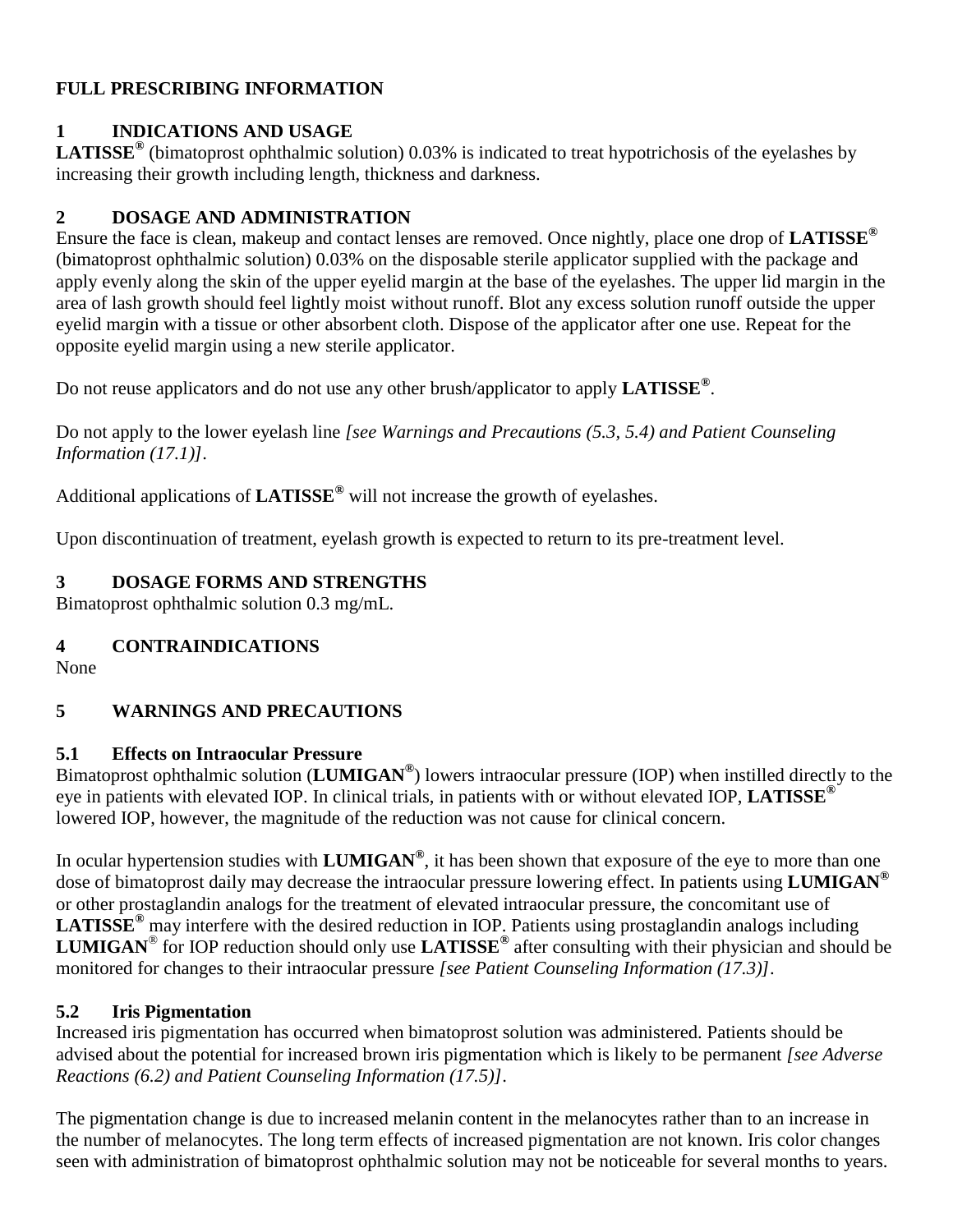Typically, the brown pigmentation around the pupil spreads concentrically towards the periphery of the iris and the entire iris or parts of the iris become more brownish. Neither nevi nor freckles of the iris appear to be affected by treatment. Treatment with **LATISSE®** solution can be continued in patients who develop noticeably increased iris pigmentation.

# **5.3 Lid Pigmentation**

Bimatoprost has been reported to cause pigment changes (darkening) to periorbital pigmented tissues and eyelashes. The pigmentation is expected to increase as long as bimatoprost is administered, but has been reported to be reversible upon discontinuation of bimatoprost in most patients *[see Patient Counseling Information (17.4)]*.

## **5.4 Hair Growth Outside the Treatment Area**

There is the potential for hair growth to occur in areas where **LATISSE®** solution comes in repeated contact with the skin surface. It is important to apply **LATISSE®** only to the skin of the upper eyelid margin at the base of the eyelashes using the accompanying sterile applicators, and to carefully blot any excess **LATISSE®** from the eyelid margin to avoid it running onto the cheek or other skin areas *[see Patient Counseling Information (17.6)]*.

## **5.5 Intraocular Inflammation**

**LATISSE®** solution should be used with caution in patients with active intraocular inflammation (e.g., uveitis) because the inflammation may be exacerbated.

## **5.6 Macular Edema**

Macular edema, including cystoid macular edema, has been reported during treatment with bimatoprost ophthalmic solution (**LUMIGAN®** ) for elevated IOP. **LATISSE®** should be used with caution in aphakic patients, in pseudophakic patients with a torn posterior lens capsule, or in patients with known risk factors for macular edema.

# **5.7 Contamination of LATISSE® or Applicators**

The **LATISSE®** bottle must be kept intact during use. It is important to use **LATISSE®** solution as instructed, by placing one drop on the single-use-per-eye applicator. The bottle tip should not be allowed to contact any other surface since it could become contaminated. The accompanying sterile applicators should only be used on one eye and then discarded since reuse of applicators increases the potential for contamination and infections. There have been reports of bacterial keratitis associated with the use of multiple-dose containers of topical ophthalmic products *[see Patient Counseling Information (17.2)]*.

# **5.8 Use with Contact Lenses**

**LATISSE®** contains benzalkonium chloride, which may be absorbed by soft contact lenses. Contact lenses should be removed prior to application of solution and may be reinserted 15 minutes following its administration *[see Patient Counseling Information (17.8)]*.

## **6 ADVERSE REACTIONS**

# **6.1 Clinical Studies Experience**

The following information is based on clinical trial results from a multicenter, double-masked, randomized, vehicle-controlled, parallel study including 278 adult patients for four months of treatment.

The most frequently reported adverse reactions were eye pruritus, conjunctival hyperemia, skin hyperpigmentation, ocular irritation, dry eye symptoms, and periorbital erythema. These reactions occurred in less than 4% of patients.

Adverse reactions reported with bimatoprost ophthalmic solution (**LUMIGAN®** ) for the reduction of intraocular pressure include, ocular dryness, visual disturbance, ocular burning, foreign body sensation, eye pain,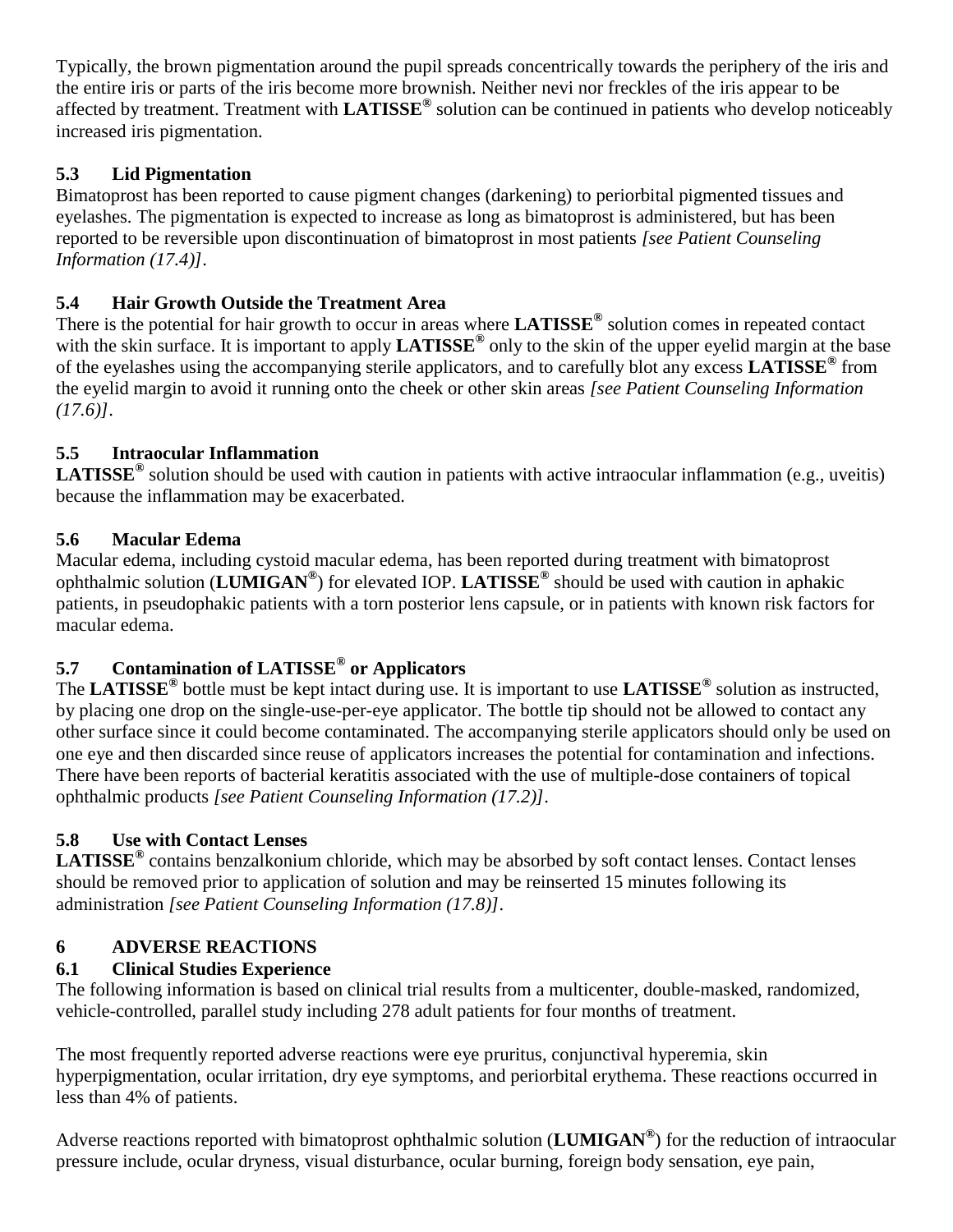blepharitis, cataract, superficial punctate keratitis, eye discharge, tearing, photophobia, allergic conjunctivitis, asthenopia, increases in iris pigmentation, conjunctival edema, abnormal hair growth, iritis, infections (primarily colds and upper respiratory tract infections), headaches, and asthenia.

# **6.2 Postmarketing Experience**

The following reactions have been identified during postmarketing use of **LATISSE®** in clinical practice. Because they are reported voluntarily from a population of unknown size, estimates of frequency cannot be made. The reactions, which have been chosen for inclusion due to either their seriousness, frequency of reporting, possible causal connection to **LATISSE®** , or a combination of these factors, include: burning sensation (eyelid), eye swelling, eyelid irritation, eyelid edema, eyelids pruritus, iris hyperpigmentation, lacrimation increased, madarosis and trichorrhexis (temporary loss of a few lashes to loss of sections of eyelashes, and temporary eyelash breakage, respectively), periorbital and lid changes associated with a deepening of the eyelid sulcus, rash (including macular, erythematous, and pruritic limited to the eyelids and periorbital region), skin discoloration (periorbital), and vision blurred.

# **8 USE IN SPECIFIC POPULATIONS**

## **8.1 Pregnancy**

Pregnancy Category C

Teratogenic effects: In embryo/fetal developmental studies in pregnant mice and rats, abortion was observed at oral doses of bimatoprost which achieved at least 33 or 97 times, respectively, the maximum intended human exposure (based on blood AUC levels after topical ophthalmic administration to the cornea or conjunctival sac).

At doses at least 41 times the maximum intended human exposure, the gestation length was reduced in the dams, the incidence of dead fetuses, late resorptions, peri- and postnatal pup mortality was increased, and pup body weights were reduced.

There are no adequate and well-controlled studies of bimatoprost ophthalmic solution 0.03% administration in pregnant women. Because animal reproductive studies are not always predictive of human response, **LATISSE®** should be administered during pregnancy only if the potential benefit justifies the potential risk to the fetus.

## **8.3 Nursing Mothers**

It is not known whether **LATISSE®** solution is excreted in human milk, although in animal studies, bimatoprost has been shown to be excreted in breast milk. Because many drugs are excreted in human milk, caution should be exercised when **LATISSE®** is administered to a nursing woman.

# **8.4 Pediatric Use**

Safety and effectiveness in pediatric patients have not been established.

# **8.5 Geriatric Use**

No overall clinical differences in safety or effectiveness have been observed between elderly and other adult patients.

# **11 DESCRIPTION**

**LATISSE®** (bimatoprost ophthalmic solution) 0.03% is a synthetic prostaglandin analog. Its chemical name is (*Z*)-7-[(1*R*,2*R*,3*R*,5*S*)-3,5-Dihydroxy-2-[(1*E*,3*S*)-3-hydroxy-5-phenyl-1-pentenyl]cyclopentyl]-*N*-ethyl-5 heptenamide, and its molecular weight is 415.58. Its molecular formula is  $C_{25}H_{37}NO<sub>4</sub>$ . Its chemical structure is: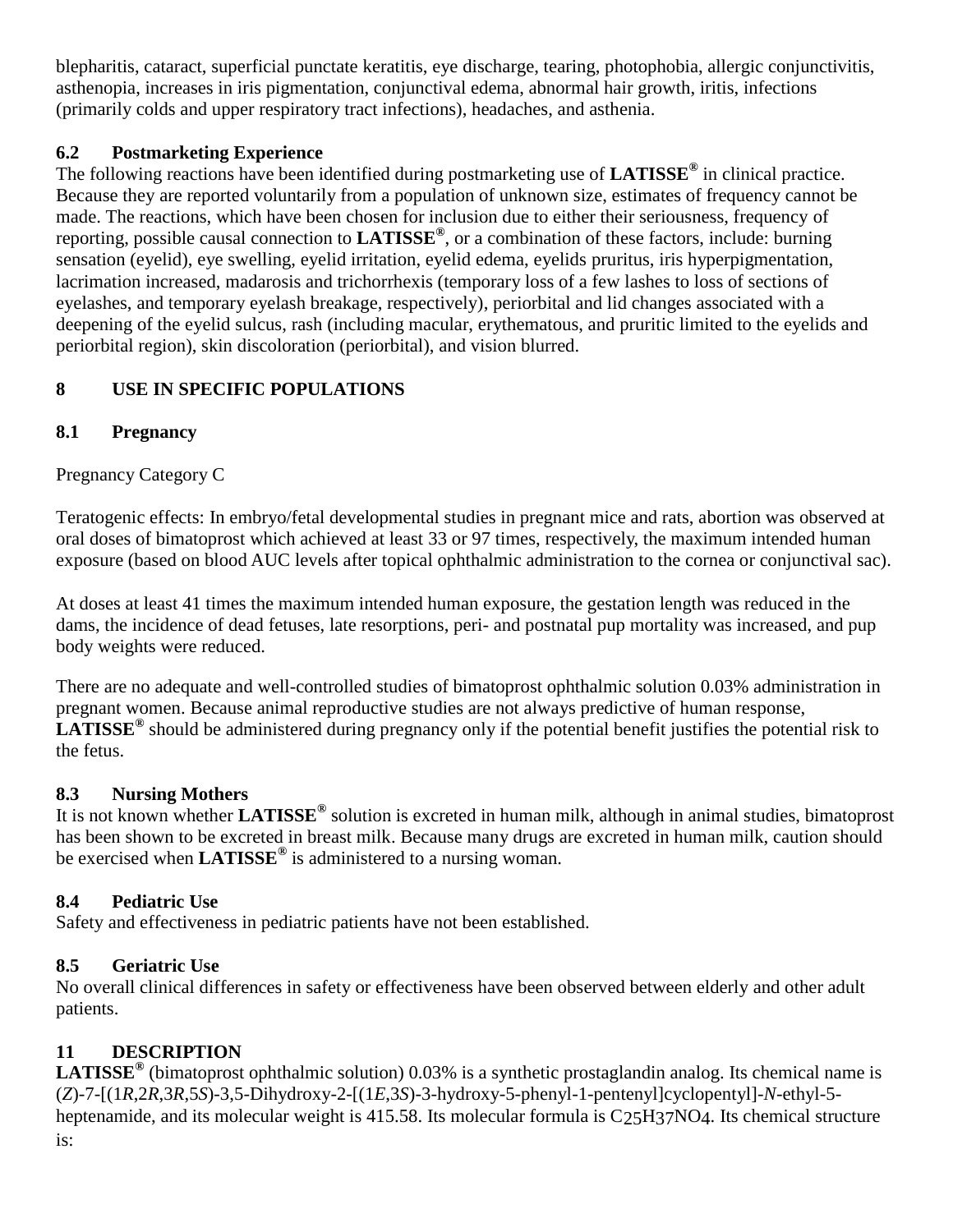

Bimatoprost is a powder, which is very soluble in ethyl alcohol and methyl alcohol and slightly soluble in water. **LATISSE<sup>®</sup>** is a clear, isotonic, colorless, sterile ophthalmic solution with an osmolality of approximately 290 mOsmol/kg.

**Contains: Active:** bimatoprost 0.3 mg/mL; **Preservative:** benzalkonium chloride 0.05 mg/mL; **Inactives:** sodium chloride; sodium phosphate, dibasic; citric acid; and purified water. Sodium hydroxide and/or hydrochloric acid may be added to adjust pH. The pH during its shelf life ranges from 6.8 - 7.8.

## **12 CLINICAL PHARMACOLOGY**

#### **12.1 Mechanism of Action**

Bimatoprost is a structural prostaglandin analog. Although the precise mechanism of action is unknown the growth of eyelashes is believed to occur by increasing the percent of hairs in, and the duration of the anagen or growth phase.

## **12.3 Pharmacokinetics**

#### **Absorption**

After one drop of bimatoprost ophthalmic solution 0.03% was administered once daily into both eyes (cornea and/or conjunctival sac) of 15 healthy subjects for two weeks, blood concentrations peaked within 10 minutes after dosing and were below the lower limit of detection (0.025 ng/mL) in most subjects within 1.5 hours after dosing. Mean  $C_{\text{max}}$  and  $AUC_{0-24hr}$  values were similar on days 7 and 14 at approximately 0.08 ng/mL and 0.09 ng•hr/mL, respectively, indicating that steady state was reached during the first week of ocular dosing. There was no significant systemic drug accumulation over time.

## **Distribution**

Bimatoprost is moderately distributed into body tissues with a steady-state volume of distribution of 0.67 L/kg. In human blood, bimatoprost resides mainly in the plasma. Approximately 12% of bimatoprost remains unbound in human plasma.

#### **Metabolism**

Bimatoprost is the major circulating species in the blood once it reaches the systemic circulation. Bimatoprost then undergoes oxidation, N-deethylation, and glucuronidation to form a diverse variety of metabolites.

#### **Elimination**

Following an intravenous dose of radiolabeled bimatoprost (3.12 mcg/kg) to six healthy subjects, the maximum blood concentration of unchanged drug was 12.2 ng/mL and decreased rapidly with an elimination half-life of approximately 45 minutes. The total blood clearance of bimatoprost was 1.5 L/hr/kg. Up to 67% of the administered dose was excreted in the urine while 25% of the dose was recovered in the feces.

# **13 NONCLINICAL TOXICOLOGY**

## **13.1 Carcinogenesis, Mutagenesis, Impairment of Fertility**

Bimatoprost was not carcinogenic in either mice or rats when administered by oral gavage at doses of up to 2 mg/kg/day and 1 mg/kg/day respectively (approximately 192 and 291 times the recommended human exposure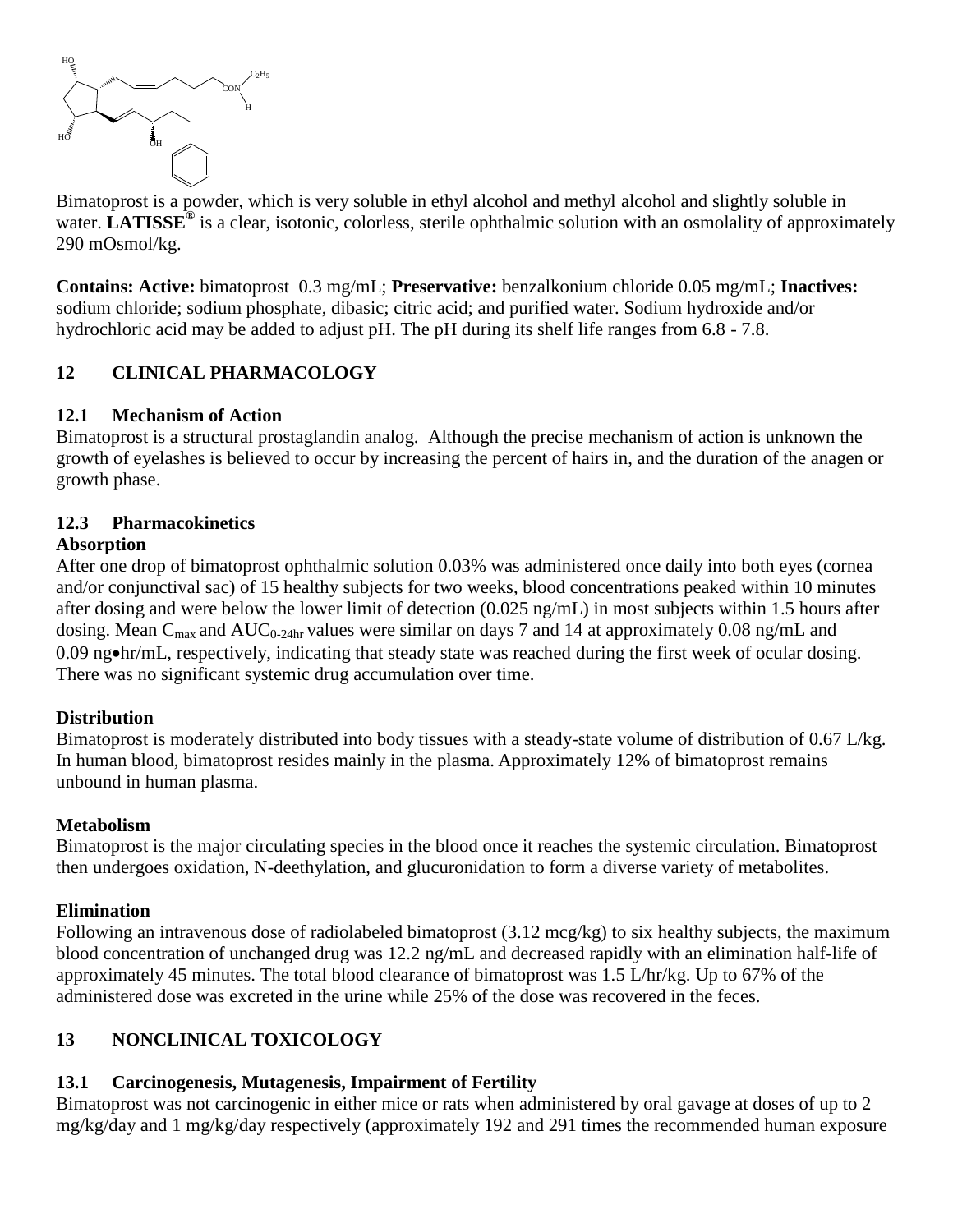based on blood AUC levels after topical corneal and/or conjunctival sac administration respectively) for 104 weeks.

Bimatoprost was not mutagenic or clastogenic in the Ames test, in the mouse lymphoma test, or in the *in vivo* mouse micronucleus tests.

Bimatoprost did not impair fertility in male or female rats up to doses of 0.6 mg/kg/day.

## **14 CLINICAL STUDIES**

**LATISSE®** solution was evaluated for its effect on overall eyelash prominence in a multicenter, doublemasked, randomized, vehicle-controlled, parallel study including 278 adult patients for four months of treatment. The primary efficacy endpoint in this study was an increase in overall eyelash prominence as measured by at least a 1-grade increase on the 4-point Global Eyelash Assessment (GEA) scale, from baseline to the end of the treatment period (week 16). **LATISSE®** was more effective than vehicle as measured by the GEA score, with statistically significant differences seen at 8-week, 12-week, and 16-week (**primary endpoint**) treatment durations.

**Table 1 Number (%) of Subjects with at Least a 1-grade Increase from Baseline in Global Eyelash Assessment (Primary Efficacy Endpoint – Week 16)**

| Week | <b>LATISSE®</b> | Vehicle   |
|------|-----------------|-----------|
|      | $N = 137$       | $N = 141$ |
|      | N(% )           | N(%)      |
|      | 7(5%)           | 3(2%)     |
| 4    | 20 (15%)        | 11 (8%)   |
| 8    | 69 (50%)        | 21 (15%)  |
| 12   | 95 (69%)        | 28 (20%)  |
| 16   | 107 (78%)       | 26(18%)   |
| 20   | 103 (79%)       | 27 (21%)  |

In this study, patients were also evaluated for the effect of **LATISSE®** solution on the length, thickness and darkness of their eyelashes. Improvements from baseline in eyelash growth as measured by digital image analysis assessing eyelash length, fullness/thickness, and darkness were statistically significantly more pronounced in the bimatoprost group at weeks 8, 12, and 16.

| <b>Table 2</b>       |                 |                 |  |  |
|----------------------|-----------------|-----------------|--|--|
| Efficacy endpoint at | <b>LATISSE®</b> | Vehicle         |  |  |
| Week 16              |                 |                 |  |  |
| (Mean Change from    |                 |                 |  |  |
| Baseline)            |                 |                 |  |  |
| Eyelash growth       | $N = 137$       | $N = 141$       |  |  |
| (length)             | 1.4; 25%        | 0.1;2%          |  |  |
| (mm; % increase)     |                 |                 |  |  |
| Fullness/thickness   | $N = 136$       | $N = 140$       |  |  |
| $(mm^2; %$ increase) | 0.7; 106%       | 0.1; 12%        |  |  |
| Eyelash darkness     | $N = 135$       | $N=138$         |  |  |
| $(intensity^*;$      | $-20.2; -18%$   | $-3.6$ ; $-3\%$ |  |  |
| % increase in        |                 |                 |  |  |
| darkness)            |                 |                 |  |  |

\* a negative value is representative of eyelash darkening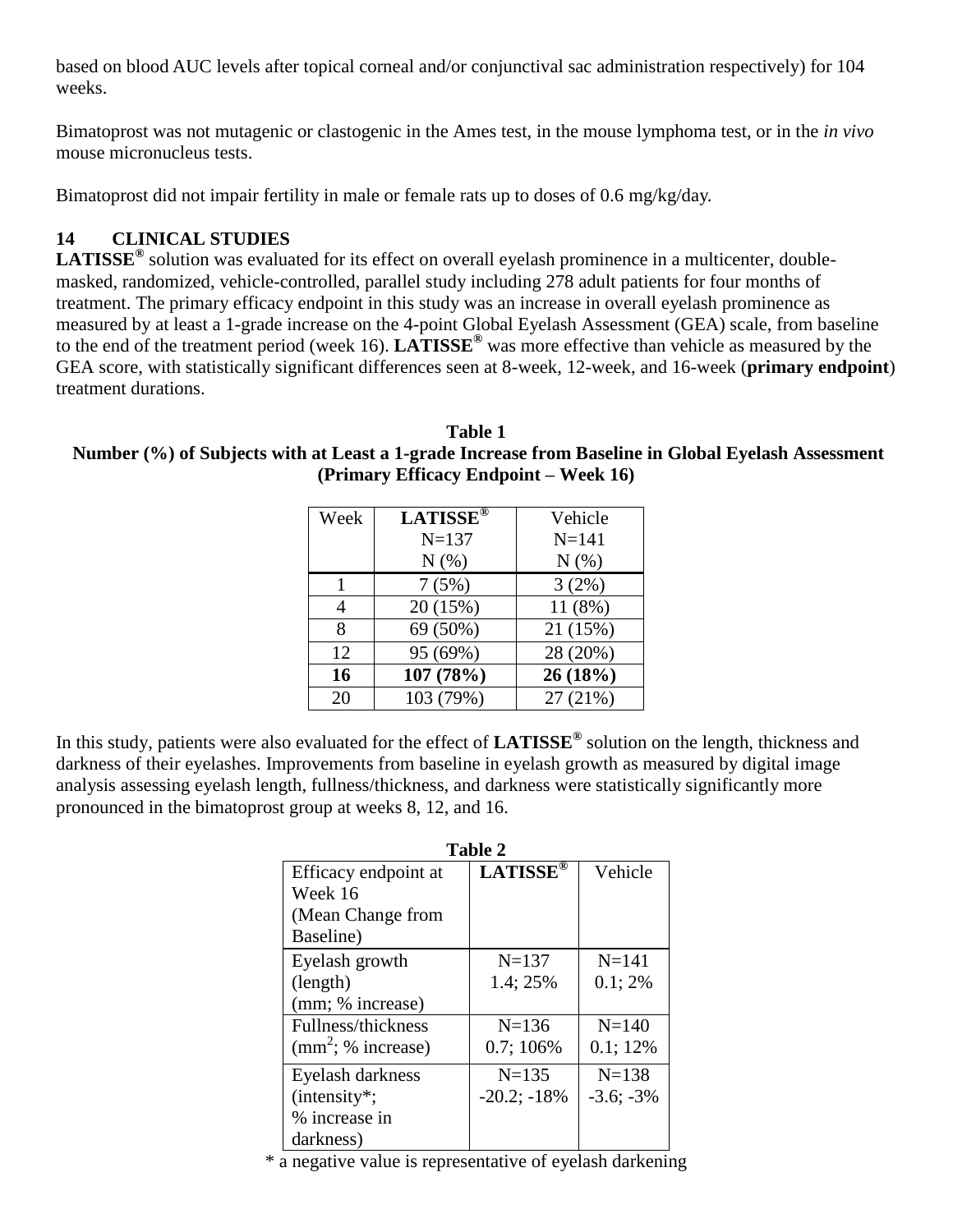After the 16-week treatment period, a 4-week post-treatment period followed during which the effects of bimatoprost started to return toward baseline. The effect on eyelash growth is expected to abate following longer term discontinuation.

# **16 HOW SUPPLIED/STORAGE AND HANDLING**

**LATISSE®** (bimatoprost ophthalmic solution) 0.03% is supplied sterile in opaque white low density polyethylene dispenser bottles and tips with turquoise polystyrene caps accompanied by sterile, disposable applicators:

3 mL in a 5 mL bottle with 70 applicators NDC 0023-3616-70 5 mL in a 5 mL bottle with 140 applicators NDC 0023-3616-05

Storage: LATISSE<sup>®</sup> should be stored at 2°-25°C (36°-77°F).

# **17 PATIENT COUNSELING INFORMATION**

## **17.1 Nightly Application**

Patients should be informed that **LATISSE®** (bimatoprost ophthalmic solution) should be applied every night using only the accompanying sterile applicators. They should start by ensuring their face is clean, all makeup is removed, and their contact lenses removed (if applicable). Then, carefully place one drop of **LATISSE®** solution on the disposable sterile applicator and brush cautiously along the skin of the upper eyelid margin at the base of the eyelashes. If any **LATISSE®** solution gets into the eye proper, it will not cause harm. The eye should not be rinsed.

Additional applications of **LATISSE®** will not increase the growth of eyelashes.

Patients should be informed not to apply to the lower eyelash line. Any excess solution outside the upper eyelid margin should be blotted with a tissue or other absorbent material.

The onset of effect is gradual but is not significant in the majority of patients until 2 months. Patients should be counseled that the effect is not permanent and can be expected to gradually return to the original level upon discontinuation of treatment with **LATISSE®** .

# **17.2 Handling the Bottle and Applicator**

Patients should be instructed that the **LATISSE®** bottle must be maintained intact and to avoid allowing the tip of the bottle or applicator to contact surrounding structures, fingers, or any other unintended surface in order to avoid contamination of the bottle or applicator by common bacteria known to cause ocular infections. Patients should also be instructed to only use the applicator supplied with the product once and then discard since reuse could result in using a contaminated applicator. Serious infections may result from using contaminated solutions or applicators.

# **17.3 Potential for Intraocular Pressure Effects**

**LATISSE®** may lower intraocular pressure although not to a level that will cause clinical harm.

In patients using **LUMIGAN®** or other prostaglandin analogs for the treatment of elevated intraocular pressure, the concomitant use of **LATISSE®** may interfere with the desired reduction in IOP. Patients using prostaglandin analogs for IOP reduction should only use **LATISSE®** after consulting with their physician.

# **17.4 Potential for Eyelid Skin Darkening**

Patients should be informed about the possibility of eyelid skin darkening, which may be reversible after discontinuation of **LATISSE®** .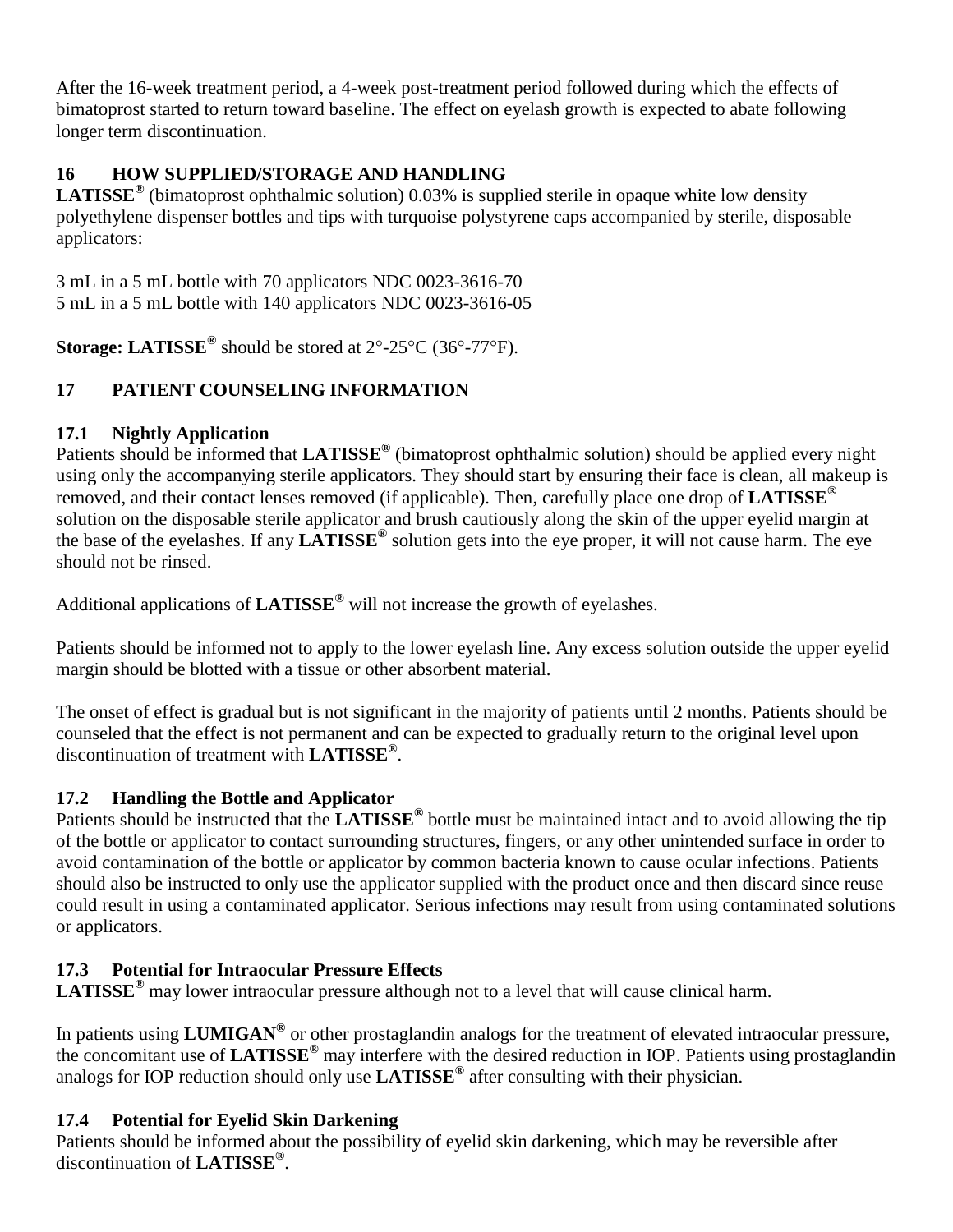#### **17.5 Potential for Iris Darkening**

Patients should be advised about the potential for increased brown iris pigmentation which is likely to be permanent. Increased iris pigmentation has occurred when bimatoprost solution was administered.

## **17.6 Potential for Unexpected Hair Growth or Eyelash Changes**

Patients should be informed of the possibility of hair growth occurring outside of the target treatment area if **LATISSE®** repeatedly touches the same area of skin outside the treatment area. They should also be informed of the possibility of disparity between eyes in length, thickness, pigmentation, number of eyelashes or vellus hairs, and/or direction of eyelash growth. Eyelash changes are likely reversible upon discontinuation of treatment.

## **17.7 When to Seek Physician Advice**

Patients should be advised that if they develop a new ocular condition (e.g., trauma or infection), experience a sudden decrease in visual acuity, have ocular surgery, or develop any ocular reactions, particularly conjunctivitis and eyelid reactions, they should immediately seek their physician's advice concerning the continued use of **LATISSE®** . Patients on IOP-lowering medications should not use **LATISSE®** without prior consultation with their physician.

## **17.8 Use with Contact Lenses**

Patients should be advised that **LATISSE®** solution contains benzalkonium chloride, which may be absorbed by soft contact lenses. Contact lenses should be removed prior to application of **LATISSE®** and may be reinserted 15 minutes following its administration.

**----------------**Cut Here**---------------------------------------------------------------------------------------------------------**

# **17.9 FDA-approved Patient Labeling**

# **PATIENT INFORMATION**

## **LATISSE® (la teece)** (bimatoprost ophthalmic solution) 0.03%

Read the Patient Information that comes with **LATISSE®** before you start using it and each time you get a refill. There may be new information. This leaflet does not take the place of talking with your physician about your treatment.

#### **What is hypotrichosis of the eyelashes?**

Hypotrichosis is another name for having inadequate or not enough eyelashes.

## **What is LATISSE® solution?**

**LATISSE®** solution is a prescription treatment for hypotrichosis used to grow eyelashes, making them longer, thicker and darker.

## **Who should NOT take LATISSE® ?**

Do not use **LATISSE®** solution if you are allergic to one of its ingredients.

## **Are there any special warnings associated with LATISSE® use?**

**LATISSE®** solution is intended for **use on the skin of the upper eyelid margins at the base of the eyelashes**. Refer to Illustration 2 below. **DO NOT APPLY** to the lower eyelid. If you are using **LUMIGAN®** or other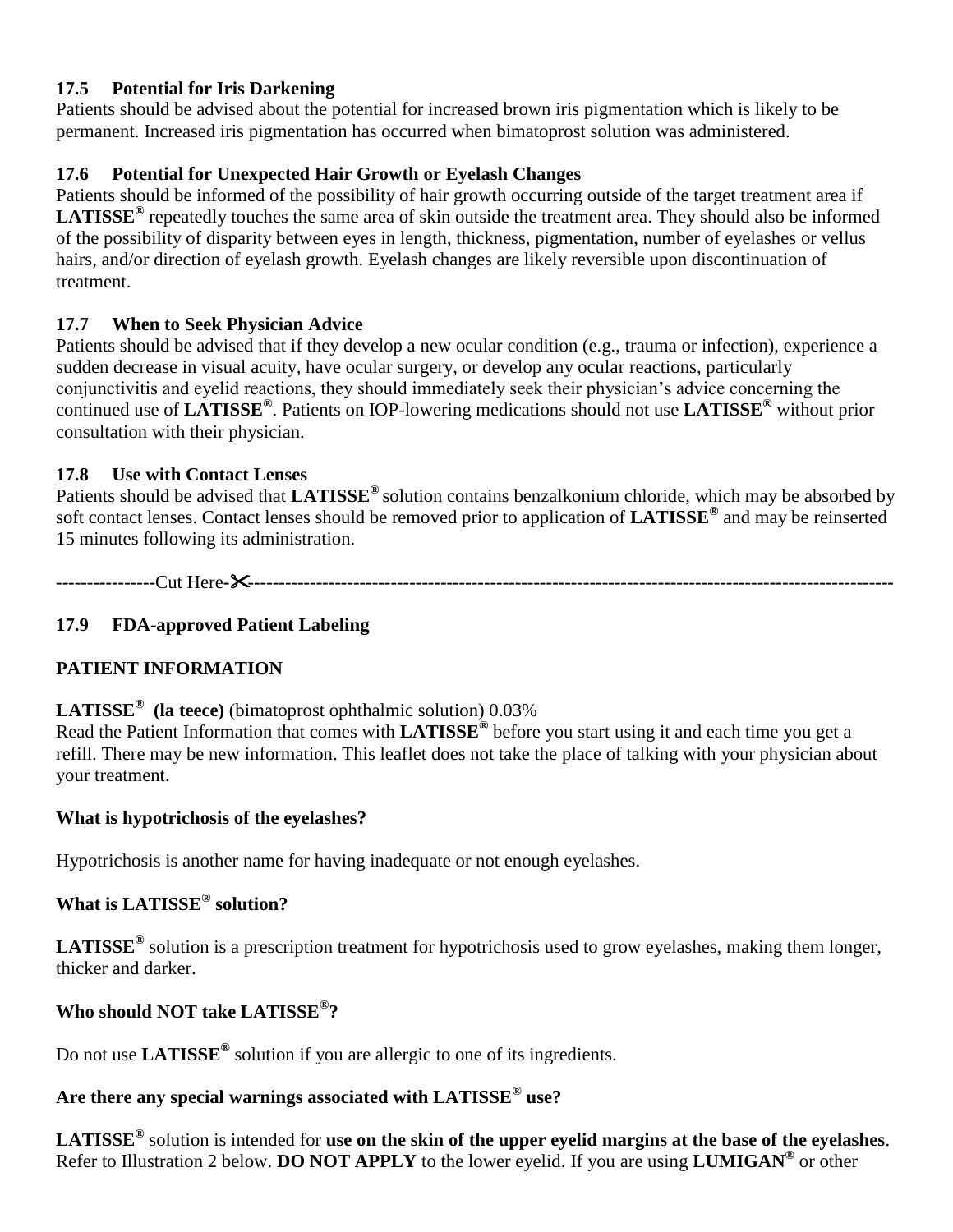products in the same class for elevated intraocular pressure (IOP), or if you have a history of abnormal IOP, you should only use **LATISSE®** under the close supervision of your physician.

**LATISSE®** use may cause darkening of the eyelid skin which may be reversible. **LATISSE®** use may also cause increased brown pigmentation of the colored part of the eye which is likely to be permanent.

It is possible for hair growth to occur in other areas of your skin that **LATISSE®** frequently touches. Any excess solution outside the upper eyelid margin should be blotted with a tissue or other absorbent material to reduce the chance of this from happening. It is also possible for a difference in eyelash length, thickness, fullness, pigmentation, number of eyelash hairs, and/or direction of eyelash growth to occur between eyes. These differences, should they occur, will usually go away if you stop using **LATISSE®** .

# **Who should I tell that I am using LATISSE® ?**

You should tell your physician you are using **LATISSE®** especially if you have a history of eye pressure problems.

You should also tell anyone conducting an eye pressure screening that you are using **LATISSE®** .

# **What should I do if I get LATISSE® in my eye?**

**LATISSE®** solution is an ophthalmic drug product. **LATISSE®** is not expected to cause harm if it gets into the eye proper. Do not attempt to rinse your eye in this situation.

# **What are the possible side effects of LATISSE® ?**

The most common side effects after using **LATISSE®** solution are an itching sensation in the eyes and/or eye redness. This was reported in approximately 4% of patients. **LATISSE®** solution may cause other less common side effects which typically occur on the skin close to where **LATISSE®** is applied, or in the eyes. These include skin darkening, eye irritation, dryness of the eyes, and redness of the eyelids.

If you develop a new ocular condition (e.g., trauma or infection), experience a sudden decrease in visual acuity, have ocular surgery, or develop any ocular reactions, particularly conjunctivitis and eyelid reactions, you should immediately seek your physician's advice concerning the continued use of **LATISSE®** solution.

# **What happens if I stop using LATISSE® ?**

If you stop using **LATISSE®** , your eyelashes are expected to return to their previous appearance over several weeks to months.

Any eyelid skin darkening is expected to reverse after several weeks to months.

Any darkening of the colored part of the eye known as the iris is NOT expected to reverse and is likely permanent.

# **How do I use LATISSE® ?**

The recommended dosage is one application nightly to the skin of the upper eyelid margin at the base of the eyelashes only.

Once nightly, start by ensuring your face is clean, makeup and contact lenses are removed. Remove an applicator from its tray. Then, holding the sterile applicator horizontally, place one drop of **LATISSE®** on the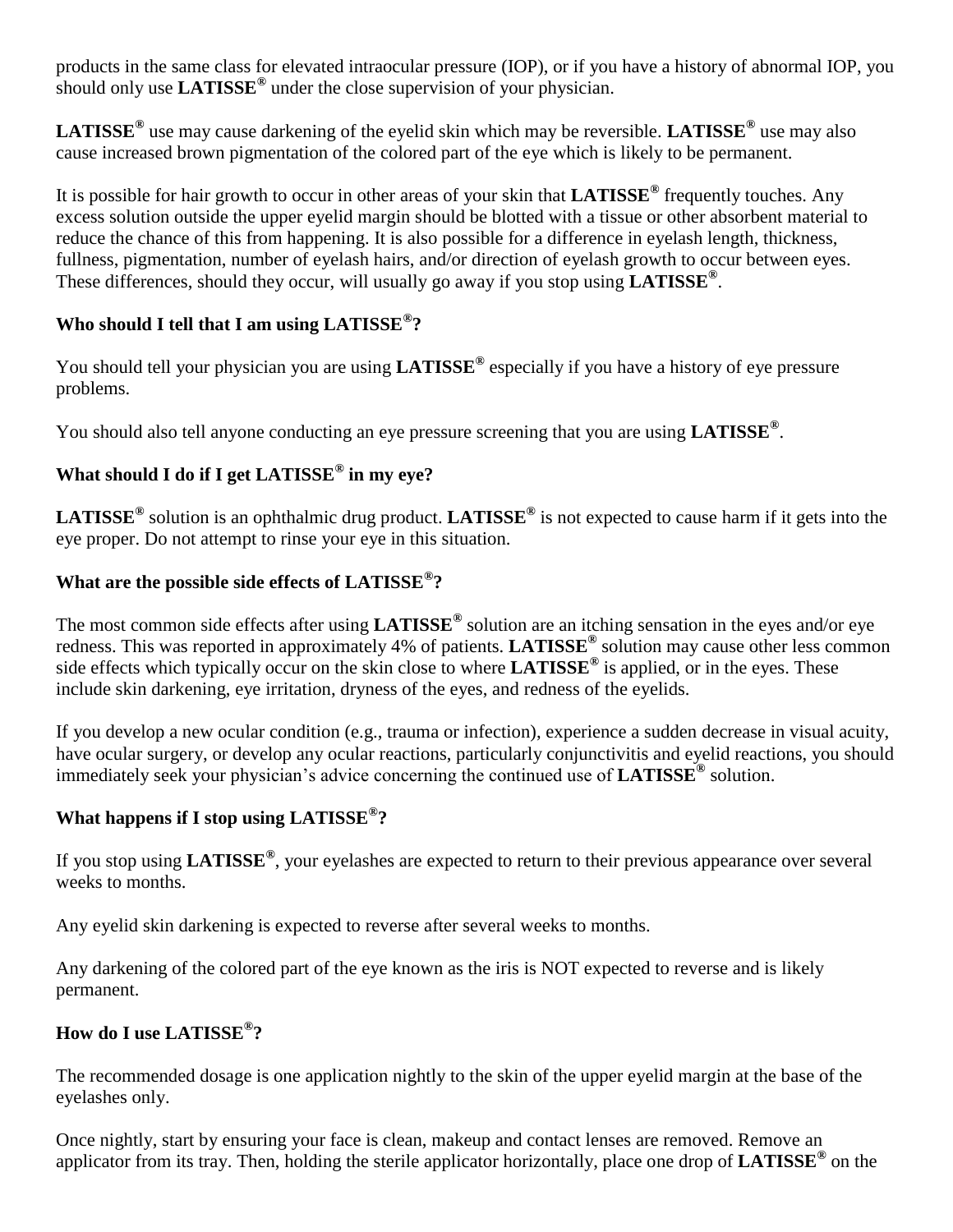area of the applicator closest to the tip but not on the tip (see Illustration 1). Then immediately draw the applicator carefully across the skin of the upper eyelid margin at the base of the eyelashes (where the eyelashes meet the skin) going from the inner part of your lash line to the outer part (see Illustration 2). Blot any excess solution beyond the eyelid margin. Dispose of the applicator after one use.

Repeat for the opposite upper eyelid margin using a new sterile applicator. This helps minimize any potential for contamination from one eyelid to another.



Illustration 1



Illustration 2

**DO NOT APPLY** in your eye or to the lower lid. **ONLY** use the sterile applicators supplied with **LATISSE®** to apply the product. If you miss a dose, don't try to "catch up." Just apply **LATISSE®** solution the next evening. Fifty percent of patients treated with **LATISSE®** in a clinical study saw significant improvement by 2 months after starting treatment.

If any **LATISSE®** solution gets into the eye proper, it is not expected to cause harm. The eye should not be rinsed.

Don't allow the tip of the bottle or applicator to contact surrounding structures, fingers, or any other unintended surface in order to avoid contamination by common bacteria known to cause infections.

Contact lenses should be removed prior to application of **LATISSE®** and may be reinserted 15 minutes following its administration.

Use of **LATISSE®** more than once a day will not increase the growth of eyelashes more than use once a day.

Store LATISSE<sup>®</sup> solution at  $36^{\circ}$ -77<sup>o</sup>F (2<sup>o</sup>-25<sup>o</sup>C).

## **General Information about LATISSE®**

Prescription treatments are sometimes prescribed for conditions that are not mentioned in patient information leaflets. Do not use **LATISSE®** solution for a condition for which it was not prescribed. Do not give **LATISSE®** to other people. It may not be appropriate for them to use.

This leaflet summarizes the most important information about **LATISSE®** solution. If you would like more information, talk with your physician. You can also call Allergan's product information department at 1-800- 433-8871.

## **What are the ingredients in LATISSE® ?**